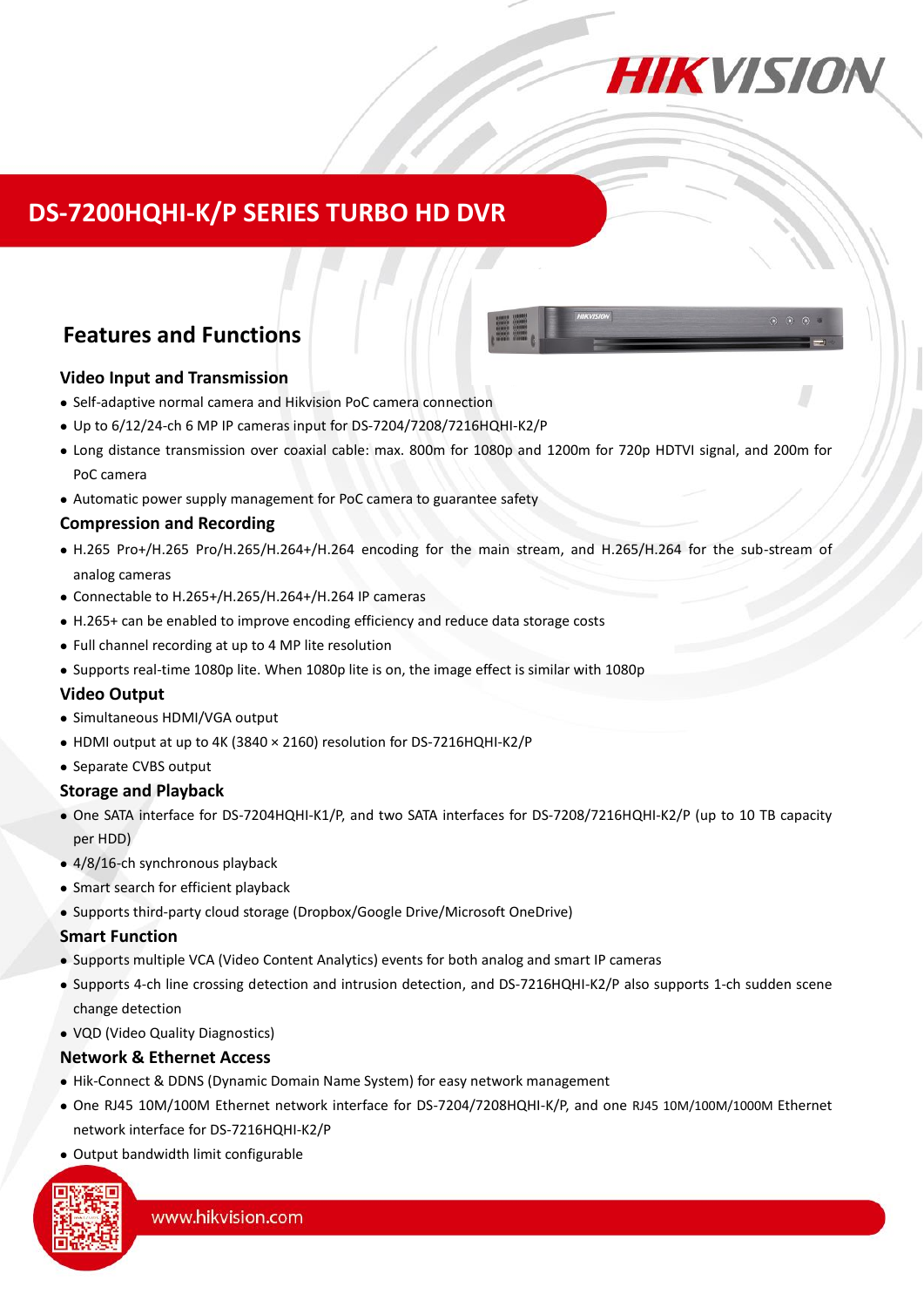

# **Specifications**

| <b>Model</b>          |                                              | <b>DS-7204HQHI-K1/P</b>                                                                                                                                                                                                                                                                                                                                                                                                                                                                         | <b>DS-7208HQHI-K2/P</b>                                                                                                                      | <b>DS-7216HQHI-K2/P</b>                                                                                                                                                     |  |  |  |  |
|-----------------------|----------------------------------------------|-------------------------------------------------------------------------------------------------------------------------------------------------------------------------------------------------------------------------------------------------------------------------------------------------------------------------------------------------------------------------------------------------------------------------------------------------------------------------------------------------|----------------------------------------------------------------------------------------------------------------------------------------------|-----------------------------------------------------------------------------------------------------------------------------------------------------------------------------|--|--|--|--|
|                       | Video                                        | H.265 Pro+/H.265 Pro/H.265/H.264+/H.264                                                                                                                                                                                                                                                                                                                                                                                                                                                         |                                                                                                                                              |                                                                                                                                                                             |  |  |  |  |
| Video/Audio<br>input  | compression                                  | 4-ch                                                                                                                                                                                                                                                                                                                                                                                                                                                                                            | 8-ch                                                                                                                                         | $16$ -ch                                                                                                                                                                    |  |  |  |  |
|                       | Analog video<br>input                        | BNC interface (1.0 Vp-p, 75 $\Omega$ ), supporting coaxitron connection                                                                                                                                                                                                                                                                                                                                                                                                                         |                                                                                                                                              |                                                                                                                                                                             |  |  |  |  |
|                       | <b>HDTVI input</b>                           | 4 MP, 3 MP, 1080p30, 1080p25, 720p60, 720p50, 720p30, 720p25<br>Note: The 3 MP signal input is only available for channel 1 of DS-7204HQHI-K1/P, channel 1/2 of<br>DS-7208HQHI-K2/P, and channel 1/2/3/4 of DS-7216HQHI-K2/P                                                                                                                                                                                                                                                                    |                                                                                                                                              |                                                                                                                                                                             |  |  |  |  |
|                       | <b>AHD input</b>                             | 4 MP, 1080p25, 1080p30, 720p25, 720p30                                                                                                                                                                                                                                                                                                                                                                                                                                                          |                                                                                                                                              |                                                                                                                                                                             |  |  |  |  |
|                       | <b>HDCVI input</b>                           | 4 MP, 1080p25, 1080p30, 720p25, 720p30                                                                                                                                                                                                                                                                                                                                                                                                                                                          |                                                                                                                                              |                                                                                                                                                                             |  |  |  |  |
|                       | <b>CVBS input</b>                            | PAL/NTSC                                                                                                                                                                                                                                                                                                                                                                                                                                                                                        |                                                                                                                                              |                                                                                                                                                                             |  |  |  |  |
|                       | PoC camera                                   | Supports Hikvision PoC camera                                                                                                                                                                                                                                                                                                                                                                                                                                                                   |                                                                                                                                              |                                                                                                                                                                             |  |  |  |  |
|                       | input                                        | Note: Do not unplug or plug the PoC camera if it is powered by the external power supply.                                                                                                                                                                                                                                                                                                                                                                                                       |                                                                                                                                              |                                                                                                                                                                             |  |  |  |  |
|                       | IP video input                               | 4-ch (up to 12-ch)<br>2-ch (up to $6$ -ch)<br>$8$ -ch (up to 24-ch)                                                                                                                                                                                                                                                                                                                                                                                                                             |                                                                                                                                              |                                                                                                                                                                             |  |  |  |  |
|                       |                                              | Up to 6 MP resolution                                                                                                                                                                                                                                                                                                                                                                                                                                                                           |                                                                                                                                              |                                                                                                                                                                             |  |  |  |  |
|                       | Audio                                        | Supports H.265+/H.265/H.264+/H.264 IP cameras                                                                                                                                                                                                                                                                                                                                                                                                                                                   |                                                                                                                                              |                                                                                                                                                                             |  |  |  |  |
|                       | compression                                  | G.711u                                                                                                                                                                                                                                                                                                                                                                                                                                                                                          |                                                                                                                                              |                                                                                                                                                                             |  |  |  |  |
|                       | Audio input                                  | 1-ch, RCA (2.0 Vp-p, 1 KΩ)                                                                                                                                                                                                                                                                                                                                                                                                                                                                      |                                                                                                                                              |                                                                                                                                                                             |  |  |  |  |
|                       | <b>CVBS</b> output                           | 1-ch, BNC (1.0 Vp-p, 75 Ω), resolution: PAL: 704 × 576, NTSC: 704 × 480                                                                                                                                                                                                                                                                                                                                                                                                                         |                                                                                                                                              |                                                                                                                                                                             |  |  |  |  |
|                       | <b>HDMI/VGA</b><br>output                    | 1-ch, 1920 × 1080/60Hz, 1280 × 1024/60Hz, 1280 ×<br>720/60Hz, 1024 × 768/60Hz                                                                                                                                                                                                                                                                                                                                                                                                                   |                                                                                                                                              | VGA: 1-ch, 1920 × 1080/60Hz, 1280 ×<br>1024/60Hz, 1280 × 720/60Hz, 1024 × 768/60Hz<br>HDMI: 1-ch, 4K (3840 × 2160)/30Hz, 2K (2560 ×<br>1440)/60Hz, 1920 × 1080/60Hz, 1280 × |  |  |  |  |
|                       | <b>Encoding</b>                              | 1024/60Hz, 1280 × 720/60Hz, 1024 × 768/60Hz<br>When 1080p Lite mode not enabled: 4 MP lite/3 MP/1080p/720p/VGA/WD1/4CIF/CIF;                                                                                                                                                                                                                                                                                                                                                                    |                                                                                                                                              |                                                                                                                                                                             |  |  |  |  |
|                       | resolution                                   | When 1080p Lite mode enabled: 4 MP lite/3 MP/1080p lite/720p lite/VGA/WD1/4CIF/CIF<br>Main stream:                                                                                                                                                                                                                                                                                                                                                                                              |                                                                                                                                              |                                                                                                                                                                             |  |  |  |  |
| Video/Audio<br>output | <b>Frame rate</b>                            | When 1080p Lite mode not enabled:<br>For 4 MP stream access: 4 MP lite@15fps; 1080p lite/720p/WD1/4CIF/VGA/CIF@25fps (P)/30fps (N)<br>For 3 MP stream access: 3 MP/1080p/720p/VGA/WD1/4CIF/CIF@15fps<br>For 1080p stream access: 1080p@15fps; 720p/VGA/WD1/4CIF/CIF@25fps (P)/30fps (N)<br>For 720p stream access: 720p/VGA/WD1/4CIF/CIF@25fps (P)/30fps (N)<br>When 1080p Lite mode enabled:<br>4 MP lite/3 MP@15fps; 1080p lite/720p lite/VGA/WD1/4CIF/CIF@25fps (P)/30fps (N)<br>Sub-stream: |                                                                                                                                              |                                                                                                                                                                             |  |  |  |  |
|                       | Video bit rate                               | WD1/4CIF@12fps; CIF@25fps (P)/30fps (N)<br>32 Kbps to 6 Mbps                                                                                                                                                                                                                                                                                                                                                                                                                                    |                                                                                                                                              |                                                                                                                                                                             |  |  |  |  |
|                       | Audio output                                 | 1-ch, RCA (Linear, $1 K\Omega$ )                                                                                                                                                                                                                                                                                                                                                                                                                                                                |                                                                                                                                              |                                                                                                                                                                             |  |  |  |  |
|                       | Audio bit rate                               | 64 Kbps                                                                                                                                                                                                                                                                                                                                                                                                                                                                                         |                                                                                                                                              |                                                                                                                                                                             |  |  |  |  |
|                       | Dual stream                                  | Support                                                                                                                                                                                                                                                                                                                                                                                                                                                                                         |                                                                                                                                              |                                                                                                                                                                             |  |  |  |  |
|                       | Video, Video & Audio<br>Stream type          |                                                                                                                                                                                                                                                                                                                                                                                                                                                                                                 |                                                                                                                                              |                                                                                                                                                                             |  |  |  |  |
|                       | Synchronous<br>playback                      | 4-ch                                                                                                                                                                                                                                                                                                                                                                                                                                                                                            | 8-ch                                                                                                                                         | $16$ -ch                                                                                                                                                                    |  |  |  |  |
|                       | Incoming                                     | 24 Mbps                                                                                                                                                                                                                                                                                                                                                                                                                                                                                         |                                                                                                                                              | 96 Mbps                                                                                                                                                                     |  |  |  |  |
| <b>Network</b>        | bandwidth<br>Remote                          | 32                                                                                                                                                                                                                                                                                                                                                                                                                                                                                              |                                                                                                                                              | 128                                                                                                                                                                         |  |  |  |  |
| management            | connections<br><b>Network</b>                |                                                                                                                                                                                                                                                                                                                                                                                                                                                                                                 |                                                                                                                                              |                                                                                                                                                                             |  |  |  |  |
|                       | protocols                                    |                                                                                                                                                                                                                                                                                                                                                                                                                                                                                                 | 48 Mbps<br>64<br>TCP/IP, PPPoE, DHCP, Hik-Connect, DNS, DDNS, NTP, SADP, NFS, iSCSI, UPnP™, HTTPS, ONVIF<br>2 SATA interfaces<br>$\leq 60$ W |                                                                                                                                                                             |  |  |  |  |
| <b>Hard disk</b>      | <b>SATA</b>                                  | 1 SATA interface                                                                                                                                                                                                                                                                                                                                                                                                                                                                                |                                                                                                                                              |                                                                                                                                                                             |  |  |  |  |
|                       | Capacity<br>Two-way audio                    | Up to 10 TB capacity for each disk<br>1-ch, RCA (2.0 Vp-p, 1 K $\Omega$ ) (using the 1 <sup>st</sup> audio input)                                                                                                                                                                                                                                                                                                                                                                               |                                                                                                                                              |                                                                                                                                                                             |  |  |  |  |
| <b>External</b>       | input<br><b>Network</b><br>interface         | 1, RJ45 10M/100M self-adaptive Ethernet interface                                                                                                                                                                                                                                                                                                                                                                                                                                               |                                                                                                                                              | 1. RJ45 10M/100M/1000M self-adaptive<br>Ethernet interface                                                                                                                  |  |  |  |  |
| interface             | <b>USB interface</b>                         | $2 \times$ USB 2.0                                                                                                                                                                                                                                                                                                                                                                                                                                                                              |                                                                                                                                              | Front panel: $1 \times$ USB 2.0<br>Rear panel: 1 × USB 3.0                                                                                                                  |  |  |  |  |
|                       | Serial interface                             | RS-485 (half-duplex)                                                                                                                                                                                                                                                                                                                                                                                                                                                                            |                                                                                                                                              |                                                                                                                                                                             |  |  |  |  |
|                       | Power supply                                 | 48 VDC<br>100 to 240 VAC                                                                                                                                                                                                                                                                                                                                                                                                                                                                        |                                                                                                                                              |                                                                                                                                                                             |  |  |  |  |
| General               | Consumption<br>(without HDD)                 | $\leq 40$ W                                                                                                                                                                                                                                                                                                                                                                                                                                                                                     |                                                                                                                                              | $\leq$ 120 W                                                                                                                                                                |  |  |  |  |
|                       | <b>Working</b><br>temperature                | $-10$ °C to +55 °C (+14 °F to +131 °F)                                                                                                                                                                                                                                                                                                                                                                                                                                                          |                                                                                                                                              |                                                                                                                                                                             |  |  |  |  |
|                       | <b>Working</b><br>humidity                   | 10% to 90%                                                                                                                                                                                                                                                                                                                                                                                                                                                                                      |                                                                                                                                              |                                                                                                                                                                             |  |  |  |  |
|                       | <b>Dimensions</b><br>$(W \times D \times H)$ | $315 \times 242 \times 45$ mm (12.4 $\times$<br>$9.5 \times 1.8$ inch)                                                                                                                                                                                                                                                                                                                                                                                                                          | $380 \times 320 \times 48$ mm (15.0 $\times$ 12.6 $\times$ 1.9 inch)                                                                         |                                                                                                                                                                             |  |  |  |  |
|                       | Weight<br>(without HDD)                      | ≤ 1.16 kg (2.6 lb)                                                                                                                                                                                                                                                                                                                                                                                                                                                                              | ≤ 1.78 kg $(3.9 lb)$                                                                                                                         | ≤ 2 kg $(4.4 \text{ lb})$                                                                                                                                                   |  |  |  |  |